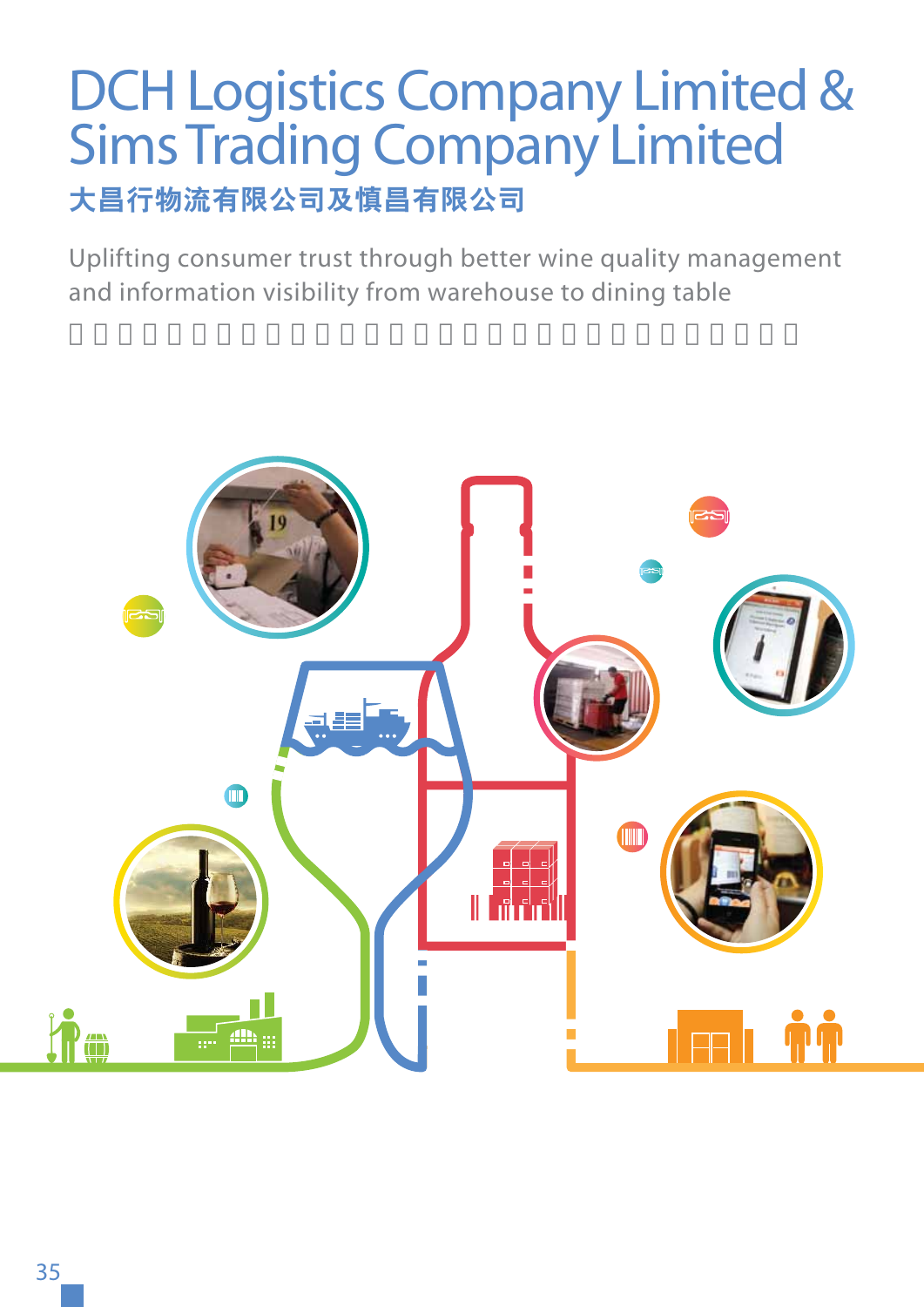The General Manager of DCH Logistics, Mr. Ken Chung said: "Through the implementation of GS1 Hong Kong's Cold Chain Management Solution, we have gone a step further to add value to the services we provide. With the continual increase in information visibility, we have not just strengthened customers' trust in our services, but also enabled them to disseminate the related information to other consumers, in order to increase consumer understanding of the quality quarantees offered by the brands or companies."

| • Wine                                        | п      |                                 |                |
|-----------------------------------------------|--------|---------------------------------|----------------|
|                                               |        |                                 |                |
| <b>SOLUTIONS APPLIED</b>                      |        |                                 |                |
| $\blacksquare$ ezTRACK <sup>1</sup>           | п      | $\overline{1}$                  |                |
| • Cold Chain Management Solution <sup>2</sup> | $\Box$ |                                 | $\overline{2}$ |
| BarcodePlus <sup>3</sup>                      |        | <b>BarcodePlus</b> <sup>3</sup> |                |
| • Consumer Connect <sup>4</sup>               |        |                                 |                |
| <b>GS1 STANDARDS USED</b><br>GS <sub>1</sub>  |        |                                 |                |
| GTIN (Global Trade Item Number)               | П      |                                 |                |
| SSCC (Serial Shipping Container Code)         | п      |                                 |                |
| • GIAI (Global Individual Asset Identifier)   | п      |                                 |                |
| <b>EPCIS (EPC Information Services)</b>       | П      |                                 |                |

1 ezTRACK: Cloud-based EPCIS-standard traceability network enabling real-time visibility of goods and information flow from point of manufacturing to point of destination

 $^{\rm 2}$  Cold Chain Management Solution: Traceability network enabling visibility of goods (such as food and pharmaceuticals), information flow, and thermo-humidity status from point of source to point of destination  $($ 

<sup>3</sup> BarcodePlus: This is a product and location information portal that allows users to access and share quality data using GS1 Keys like GTIN and GLN via the internet and mobile devices.<br>BarcodePlus GS1 BarcodePlus GS1 ‱2011 線晶晶 GS1 線別名 GS1 線別名 GS1 線別名

 $\triangleleft$  Consumer Connect: Available on Apple App Store and Android Google Play Store, this direct mobile communications platform helps brand owners and retailers to deliver their product, service and brand values, made accessible to consumers with a scan of the GS1 BarCodes.

App Store Google Play Store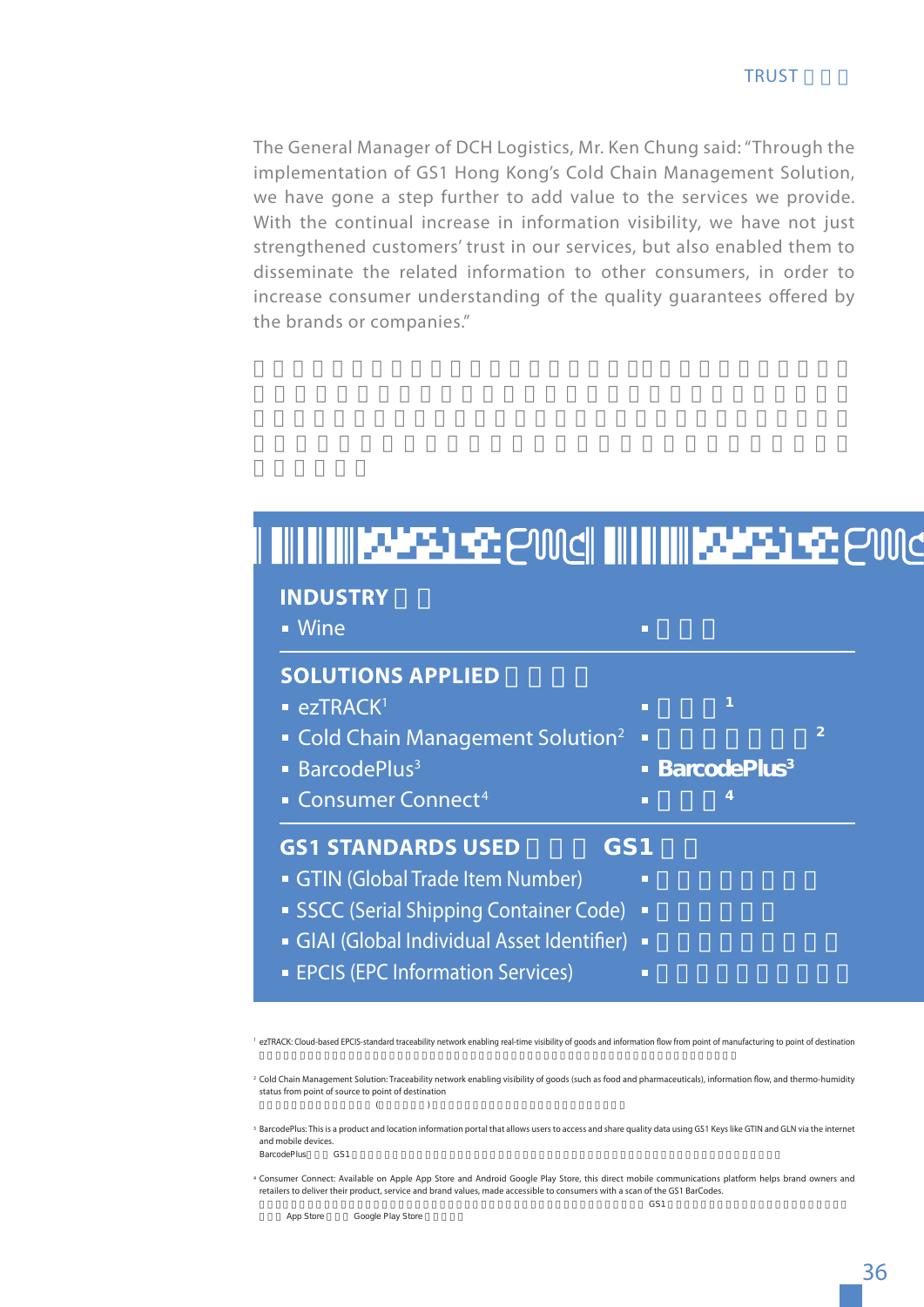### **BACKGROUND**

DCH Logistics Company Limited provides a one-stop range of professional logistics services for clients in mainland China, Hong Kong and Macau. With a combined floor area of over 1 million square metres, which all equipped with multi-temperature warehousing, DCH logistics centres handle large volumes of food and beverage items such as wine, frozen meat, etc. Apart from warehousing, DCH Logistics also supports distribution and cold chain delivery services.

Sims Trading Company Limited has grown to become a leading importer and distributor of world-renowned wine, food, beverage, healthcare and household brands since its establishment in the 1960s. Today, its extensive distribution network offers unprecedented access to the dynamic markets of Mainland China, Hong Kong and Macau.

# **CHALLENGE**

Since the abolition of Hong Kong's wine tax in February 2008, wine imports into the city have continually risen, with a 80% increase registered during the first year of the policy's implementation, at a total import value of HK\$8 billion. Since then, Hong Kong has grown importance as a major wine trading hub of Asia, partly due to its proximity to mainland China, where market demand for wine is burgeoning along with the increasing popularity of a wine-tasting culture. A diversity of positive factors has prompted the mushrooming of companies in the wine business, resulting in intensifying market competition.

As one of the leading providers of logistics services, DCH Logistics has been accredited with the Wine Storage Management Systems Certification Scheme from the Hong Kong Quality Assurance Agency for three consecutive years, but in order to maintain its competitiveness, the company sought to provide its clients with a higher level of service excellence.

As for the Beverage Solutions Division of Sims Trading, it has established a Sims Wine Club, through which a range of membership activities is regularly held,

including wine-tasting events, dinner functions with sommeliers, to promote the different wine brands under its distributes and establish a longstanding relationship with its clients. The company aims to further enlarge its customer base and raise customer loyalty to a higher level.

## **SOLUTIONS**

Following discussions among DCH Logistics, Sims Trading and GS1 Hong Kong, a wine-tasting session was held on 3 October, 2013. Combined with a Cold Chain Management Solution, this event was conceived as a pilot project to increase the visibility of wine information from warehouse to dining table for customers, through the use of the GS1 Hong Kong's Consumer Connect mobile application, to enhance their wine-tasting pleasure.

Prior to the wine tasting event, Sims Trading uploaded wine information on five types of Vina Echeverria wine from Chile to the BarcodePlus platform provided by GS1 Hong Kong. This including the Global Trade Item Numbers (GTIN) identical to those printed on the wine bottles, product names, countries of origin, varieties, serving temperatures and distributor's information; the product images will also be uploaded through the Consumer Connect's Content Management System, together with tasting notes, food pairing recommendations and other extended information. At the wine tasting session, members simply downloaded the Consumer Connect app onto their mobile phones, then scanned the GS1 BarCodes on the wine bottles, which offered them instantaneous access to additional information about the wine they were tasting and enabled them to share their reviews of the wine with their friends on the social network media or to review the content in the future.

To raise customer trust towards the wine products distributed by Sims Trading, DCH Logistics adopted a Cold Chain Management Solution proposed by GS1 Hong Kong. Before shipment of the product batch, DCH Logistics placed a temperature and humidity sensor RFID tag, which identified by GS1 Global Individual Asset Identifier (GIAI), in one of the cartons, and then associated it against the pallet's Serial Shipping Container Code (SSCC) to establish association and for uploading to the EPCIS standard-based traceability network - ezTRACK. This enabled full monitoring of product quality in real time on the batch of wine products throughout the transportation. During the wine-tasting session, members only needed to scan the QR code provided, with the Consumer Connect, to retrieve temperature and humidity information of the wines instantly.



### **BENEFITS**

The General Manager of DCH Logistics, Mr. Ken Chung said: "Through the implementation of GS1 Hong Kong's Cold Chain Management Solution, we have gone a step further to add value to the services we provide. With the continual increase in information visibility, we have not just strengthened customers' trust in our services, but also enabled them to disseminate the related information to other consumers, in order to increase consumer understanding of the quality quarantees offered by the brands or companies."

"GS1 Hong Kong's Consumer Connect mobile app added elements of fun to the wine-tasting event. It also enabled our members to familiarize themselves with the wine distributed by our company, in a completely novel way, while sharing their feedback and reviews with their friends immediately, which serve to promote our products effectively," said Ms. Daisy Lee, Assistant General Manager of Beverage Solutions Division, Sims Trading Company Limited.